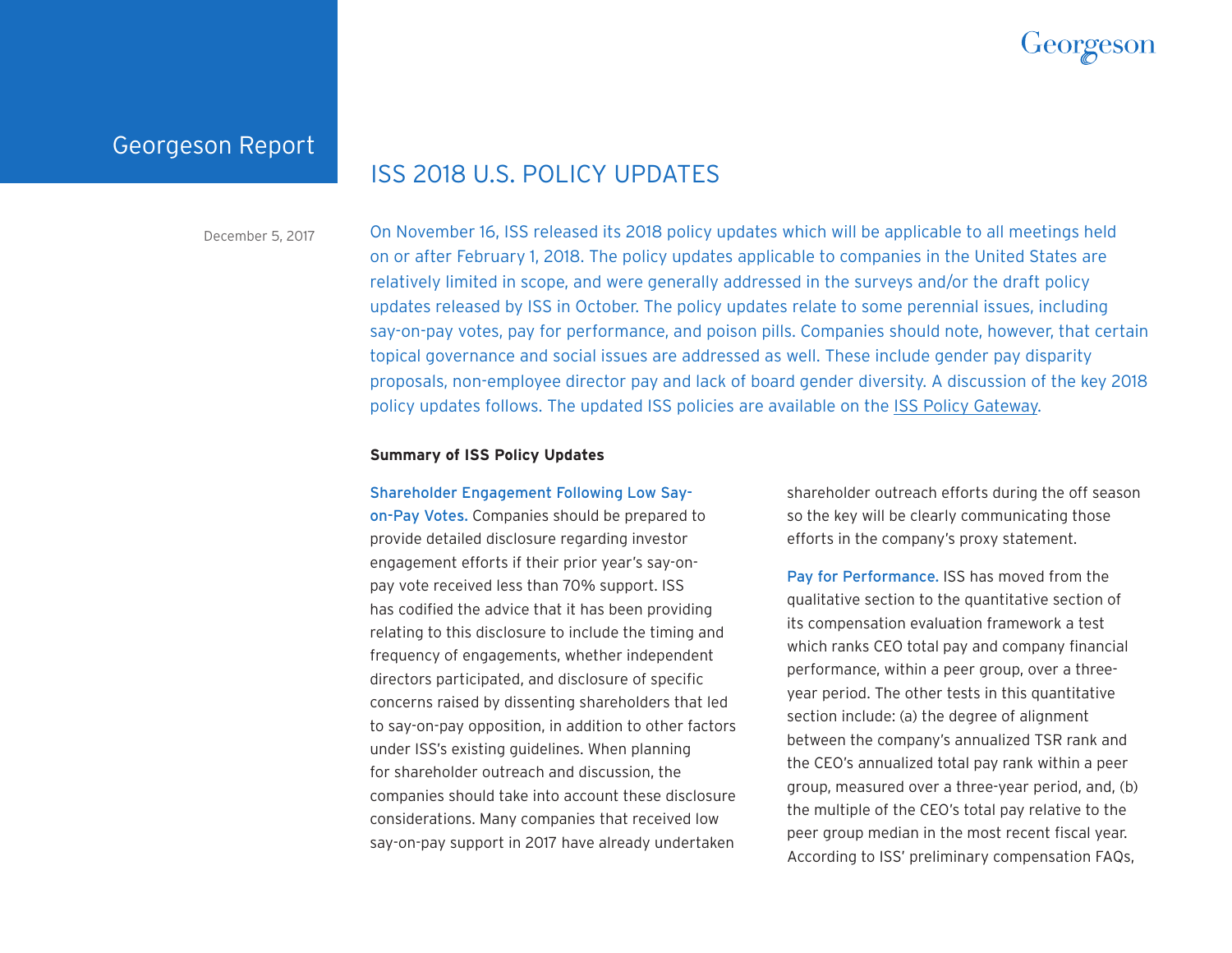this Financial Performance Assessment (FPA) test will be added as a secondary measure after the current three screens (Multiple of Median, Relative Degree of Alignment, and Pay-TSR Alignment) have been calculated. ISS plans to provide additional details about this analysis in a subsequent publication.

Non-Employee Director (NED) Pay. ISS will make adverse vote recommendations, beginning in 2019, for board/committee members who approve or set NED compensation when there is a recurring pattern of excessive NED pay without a compelling rationale or other mitigating factors. ISS defines "recurring" as two or more consecutive years. Companies should be prepared to benchmark their director pay to peers and consider additional disclosure to the extent their pay may raise concerns.

Executive or Director Share Pledging. ISS has codified as a policy its current approach in cases when a company executive or director pledges a quantum of company stock significant enough to raise concerns. ISS may recommend against all members of the committee that oversee share pledging, or the full board, considering: (a) the presence of an anti-pledging policy, disclosed in the proxy statement, that prohibits future

pledging activity; (b) the magnitude of aggregate pledged shares in terms of total common shares outstanding, market value, and trading volume; (c) disclosure of progress or lack thereof in reducing the magnitude of aggregate pledged shares over time; and (d) disclosure in the proxy statement that shares subject to stock ownership and holding requirements do not include pledged company stock.

Gender Pay Gap Proposals. Given the expected increase in proposal volume, ISS has added a new policy to provide more clarity to its current approach to gender pay gap shareholder proposals. ISS will make case-by-case recommendations on requests for reports on a company's pay data by gender, or a report on a company's policies and goals to reduce any gender pay gap. ISS will consider the following circumstances in its analysis: (a) the company's current policies and disclosure related to both its diversity and inclusion policies and practices and its compensation philosophy and fair and equitable compensation practices; (b) whether the company has been the subject of recent controversy, litigation, or regulatory actions related to gender pay gap issues; and (c) whether the company's reporting regarding gender pay gap policies or initiatives is lagging its peers.